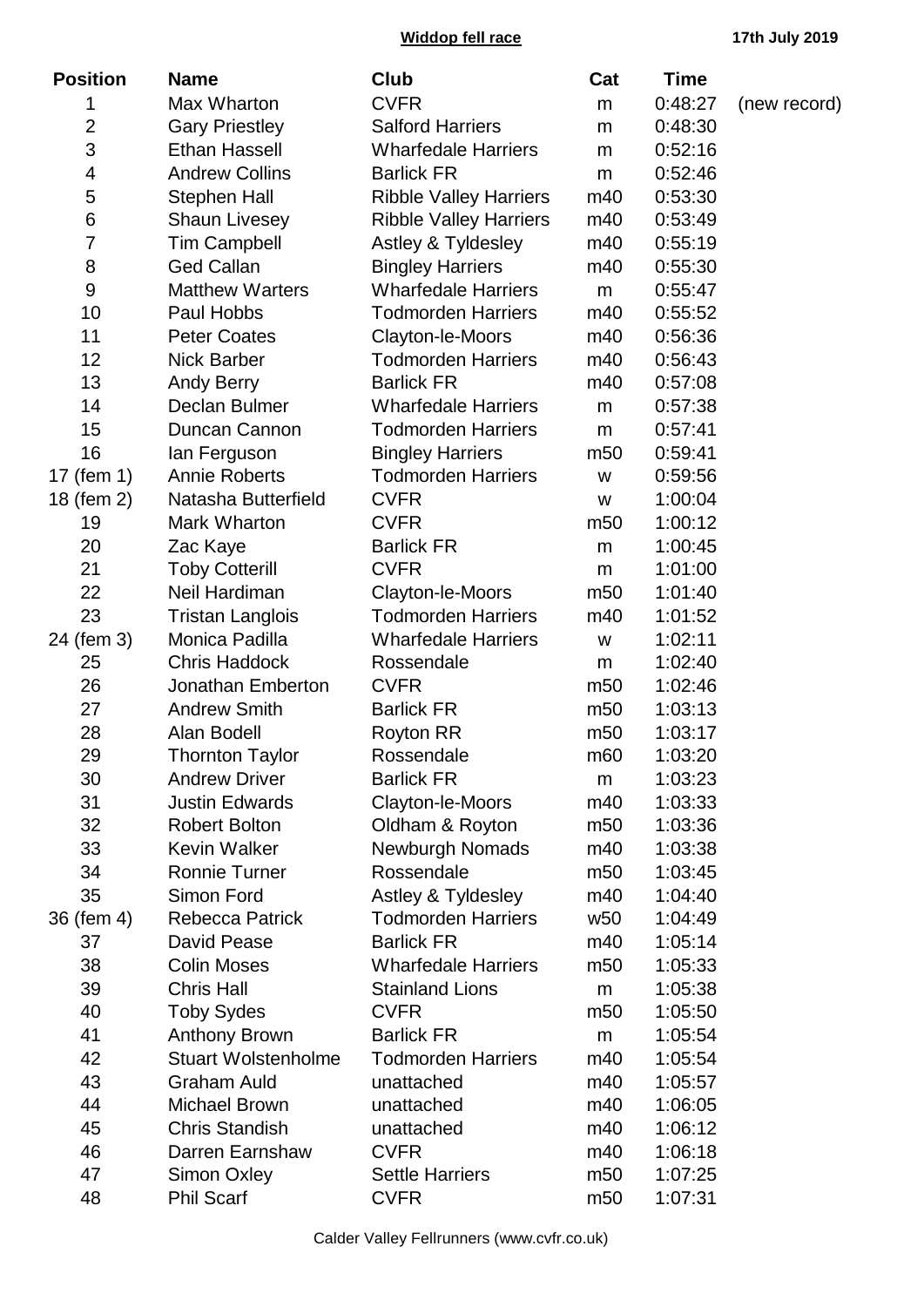**Widdop fell race 17th July 2019**

| 49          | <b>Andy Davies</b>      | <b>CVFR</b>                   | m <sub>60</sub> | 1:07:48 |
|-------------|-------------------------|-------------------------------|-----------------|---------|
| 50          | Paul Brannigan          | <b>Todmorden Harriers</b>     | m <sub>50</sub> | 1:08:42 |
| 51          | <b>Robert Halstead</b>  | <b>Todmorden Harriers</b>     | m <sub>50</sub> | 1:08:43 |
| 52          | Neil Whipp              | Wesham RR                     | m40             | 1:08:46 |
| 53          | <b>Andrew Earnshaw</b>  | <b>Stainland Lions</b>        | m40             | 1:09:51 |
| 54          | Andy Holden             | <b>Wharfedale Harriers</b>    | m <sub>50</sub> | 1:10:52 |
| 55          | Daniel Pope             | <b>CVFR</b>                   | m40             | 1:11:19 |
| 56          | Ken Taylor              | Rossendale                    | m70             | 1:11:29 |
| 57 (fem 5)  | Rosa Blackwell          | <b>Todmorden Harriers</b>     | W               | 1:11:41 |
| 58          | John Thompson           | Newburgh Nomads               | m <sub>50</sub> | 1:12:01 |
| 59          | <b>Mark Headley</b>     | unattached                    | m <sub>50</sub> | 1:12:11 |
| 60          | <b>Andy Baird</b>       | <b>Stainland Lions</b>        | m40             | 1:12:23 |
| 61          | Dave Weeden             | <b>Todmorden Harriers</b>     | m               | 1:12:31 |
| 62          | <b>Paul Patrick</b>     | <b>Stainland Lions</b>        | m <sub>50</sub> | 1:12:41 |
| 63          | Phil Hodgson            | <b>Todmorden Harriers</b>     | m <sub>60</sub> | 1:13:34 |
| 64          | Jeremy Wilkinson        | Keighley & Craven             | m <sub>50</sub> | 1:13:55 |
| 65          | Darren Graham           | <b>Todmorden Harriers</b>     | m <sub>50</sub> | 1:14:25 |
| 66          | Mark Caffery            | unattached                    | m40             | 1:14:31 |
| 67 (fem 6)  | <b>Jackie Scarf</b>     | <b>CVFR</b>                   | w <sub>50</sub> | 1:14:47 |
| 68 (fem 7)  | <b>Kirsty Patten</b>    | <b>Todmorden Harriers</b>     | W               | 1:15:02 |
| 69          | Joseph Smith            | <b>Todmorden Harriers</b>     | mu21            | 1:15:31 |
| 70          | <b>Dick Spendlove</b>   | <b>CVFR</b>                   | m70             | 1:15:40 |
| 71          | lan Smith               | <b>Bolton United Harriers</b> | m <sub>60</sub> | 1:15:54 |
| 72          | <b>Craig Eccles</b>     | Clayton-le-Moors              | m40             | 1:16:00 |
| 73          | Dave Culpan             | <b>Stainland Lions</b>        | m <sub>50</sub> | 1:16:04 |
| 74 (fem 8)  | Victoria Rogan          | <b>Trawden AC</b>             | W               | 1:16:36 |
| 75          | <b>Andrew Hollas</b>    | <b>Accrington RR</b>          | m <sub>50</sub> | 1:16:41 |
| 76          | <b>Jamie Dowdall</b>    | <b>Darwen Dashers</b>         | m40             | 1:16:58 |
| 77          | <b>Steve Carter</b>     | Keighley & Craven             | m <sub>60</sub> | 1:17:02 |
| 78 (fem 9)  | <b>Rachel Lumb</b>      | <b>Stainland Lions</b>        | w <sub>50</sub> | 1:17:15 |
| 79          | A. Davies               | unattached                    | m <sub>60</sub> | 1:17:28 |
| 80          | <b>Martin Roberts</b>   | <b>Todmorden Harriers</b>     | m <sub>60</sub> | 1:17:51 |
| 81 (fem 10) | Stella Chrisanthou      | <b>CVFR</b>                   | w40             | 1:19:15 |
| 82 (fem 11) | <b>Clare Newton</b>     | <b>Halifax Harriers</b>       | W               | 1:20:12 |
| 83          | lan Sparks              | <b>CVFR</b>                   | m <sub>50</sub> | 1:20:24 |
| 84 (fem 12) | <b>Kim Senior</b>       | <b>Stadium Runners</b>        | w40             | 1:20:42 |
| 85          | Mike Benson             | <b>Settle Harriers</b>        | m <sub>60</sub> | 1:21:31 |
| 86          | <b>James Scholes</b>    | <b>Longwood Harriers</b>      | m               | 1:22:20 |
| 87          | Peter Bolton            | <b>Red Rose</b>               | m <sub>50</sub> | 1:22:56 |
| 88          | <b>Matthew Bott</b>     | <b>CVFR</b>                   | m40             | 1:24:46 |
| 89          | <b>Graham Schofield</b> | Chorley                       | m <sub>60</sub> | 1:26:04 |
| 90 (fem 13) | Jane Leonard            | <b>Todmorden Harriers</b>     | w60             | 1:28:53 |
| 91          | <b>Steve Boyer</b>      | <b>Stainland Lions</b>        | m <sub>50</sub> | 1:30:34 |
| 92          | Stephen MacNaughton     | unattached                    | m40             | 1:31:36 |
| 93 (fem 14) | Genevieve Thompson      | <b>CVFR</b>                   | w40             | 1:31:50 |
| 94          | lain Crossley           | <b>Settle Harriers</b>        | m <sub>60</sub> | 1:35:25 |
| 95 (fem 15) | <b>Jill Gates</b>       | <b>Settle Harriers</b>        | w <sub>50</sub> | 1:35:50 |
| 96          | <b>Matt Cochrane</b>    | <b>Newburgh Nomads</b>        | m <sub>60</sub> | 1:36:30 |
| 97          | <b>Sandy Gee</b>        | <b>Stainland Lions</b>        | m <sub>60</sub> | 1:37:07 |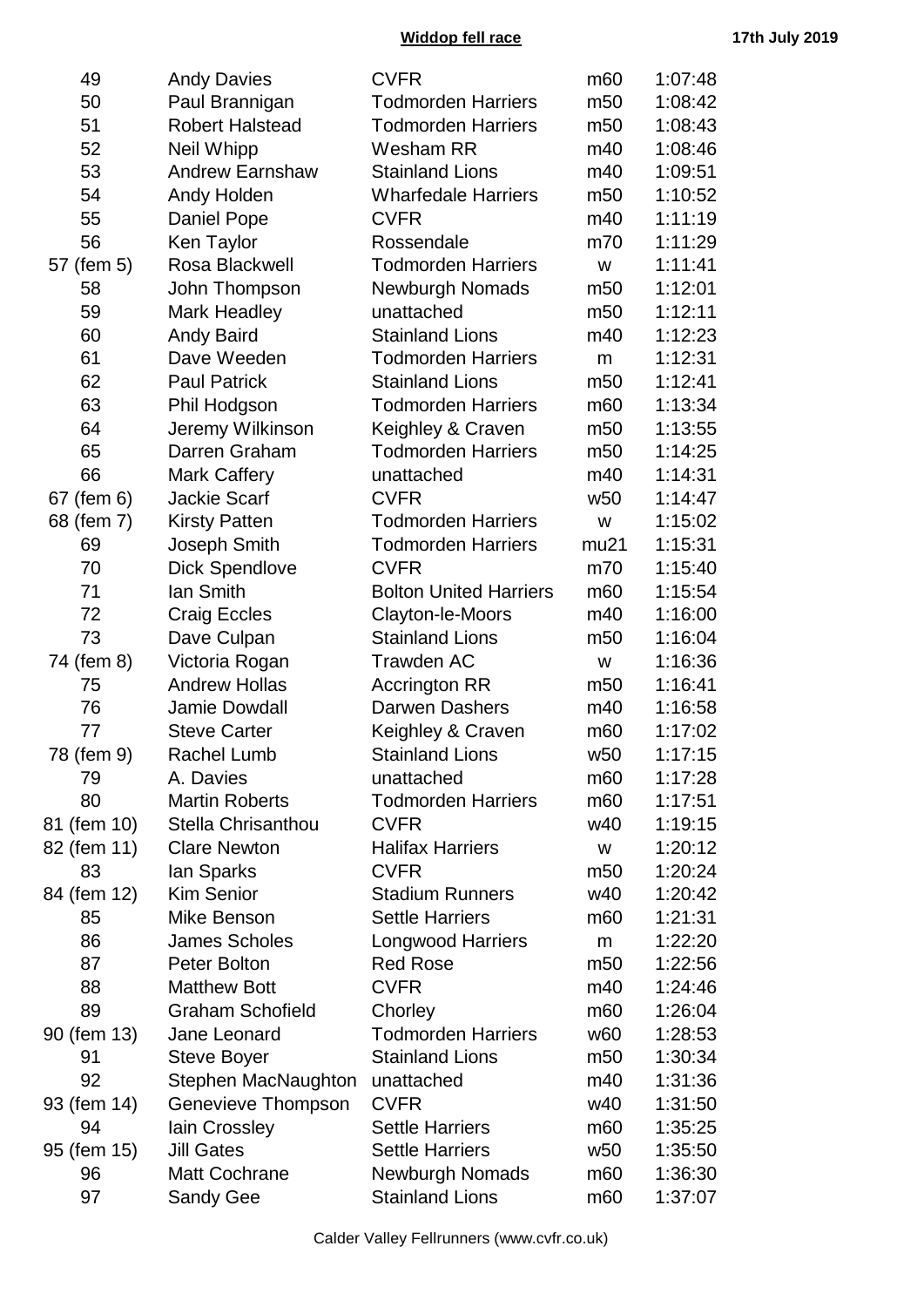## **Widdop fell race 17th July 2019**

| 98 (fem 16)<br>99 (fem 17)<br>100 (fem 18)<br>101<br>102<br>103<br>104 (fem 19)<br>105 (fem 20)<br>106<br>107 | Louise Abdy<br>Nicki Cartwright<br>Angela Lee<br><b>Andrew Smith</b><br><b>Steven Andrews</b><br><b>Michael Frost</b><br><b>Alex White</b><br><b>Hillary Farren</b><br><b>Antonio Cardinale</b><br><b>Reg Czudek</b> | <b>Todmorden Harriers</b><br><b>Stadium Runners</b><br><b>Stainland Lions</b><br>Queensbury<br><b>Barnsley Harriers</b><br>Clayton-le-Moors<br><b>Stainland Lions</b><br>Rossendale<br>Otley AC<br><b>Todmorden Harriers</b> | w <sub>50</sub><br>w40<br>w <sub>50</sub><br>m <sub>50</sub><br>m40<br>m <sub>60</sub><br>w40<br>w <sub>50</sub><br>m70<br>m <sub>60</sub> | 1:38:45<br>1:39:41<br>1:39:45<br>1:40:36<br>1:43:52<br>1:44:27<br>1:44:55<br>1:46:48<br>1:56:53<br>2:05:39 |
|---------------------------------------------------------------------------------------------------------------|----------------------------------------------------------------------------------------------------------------------------------------------------------------------------------------------------------------------|------------------------------------------------------------------------------------------------------------------------------------------------------------------------------------------------------------------------------|--------------------------------------------------------------------------------------------------------------------------------------------|------------------------------------------------------------------------------------------------------------|
| <b>DNF</b>                                                                                                    | <b>Andrew Lee</b>                                                                                                                                                                                                    | Rossendale                                                                                                                                                                                                                   | m40                                                                                                                                        |                                                                                                            |
| <u> Men's Teams</u><br>1                                                                                      | <b>Ethan Hassell</b><br><b>Matthew Warters</b><br>Declan Bulmer                                                                                                                                                      | <b>Wharfedale Harriers</b>                                                                                                                                                                                                   | 3<br>9<br>14                                                                                                                               | <b>Points</b><br>26                                                                                        |
| $2=$                                                                                                          | Paul Hobbs<br><b>Nick Barber</b><br>Duncan Cannon                                                                                                                                                                    | <b>Todmorden Harriers</b>                                                                                                                                                                                                    | 10<br>12<br>15                                                                                                                             | 37                                                                                                         |
| $2=$                                                                                                          | <b>Andrew Collins</b><br><b>Andy Berry</b><br>Zac Kaye                                                                                                                                                               | <b>Barlick FR</b>                                                                                                                                                                                                            | 4<br>13<br>20                                                                                                                              | 37                                                                                                         |
| $\overline{4}$                                                                                                | Max Wharton<br>Mark Wharton<br><b>Toby Cotterill</b>                                                                                                                                                                 | <b>CVFR</b>                                                                                                                                                                                                                  | 1<br>19<br>21                                                                                                                              | 41                                                                                                         |
| 5                                                                                                             | <b>Peter Coates</b><br>Neil Hardiman<br><b>Justin Edwards</b>                                                                                                                                                        | Clayton-le-Moors                                                                                                                                                                                                             | 11<br>22<br>31                                                                                                                             | 64                                                                                                         |
| 6                                                                                                             | <b>Chris Haddock</b><br><b>Thornton Taylor</b><br><b>Ronnie Turner</b>                                                                                                                                               | Rossendale                                                                                                                                                                                                                   | 25<br>29<br>34                                                                                                                             | 88                                                                                                         |
| $\overline{7}$                                                                                                | <b>Chris Hall</b><br><b>Andrew Earnshaw</b><br><b>Andy Baird</b>                                                                                                                                                     | <b>Stainland Lions</b>                                                                                                                                                                                                       | 39<br>53<br>60                                                                                                                             | 152                                                                                                        |
| 8                                                                                                             | <b>Kevin Walker</b><br>John Thompson<br><b>Matt Cochrane</b>                                                                                                                                                         | <b>Newburgh Nomads</b>                                                                                                                                                                                                       | 33<br>58<br>96                                                                                                                             | 187                                                                                                        |
| 9                                                                                                             | <b>Simon Oxley</b><br>Mike Benson<br>lain Crossley                                                                                                                                                                   | <b>Settle Harriers</b>                                                                                                                                                                                                       | 47<br>85<br>94                                                                                                                             | 226                                                                                                        |